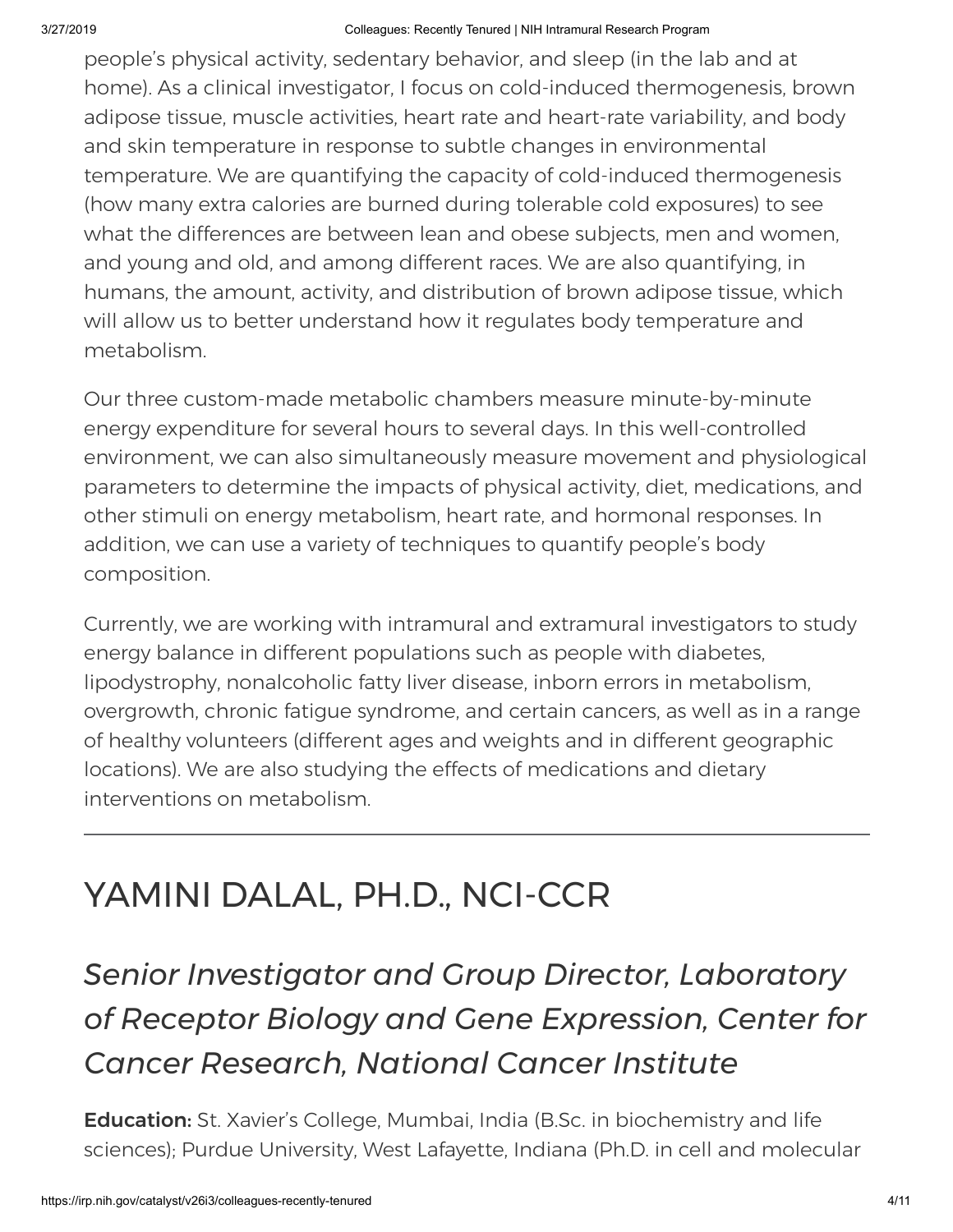biology)



Training: Postdoctoral fellow at Fred Hutchinson Cancer Research Center, Seattle

**Before coming to NIH: Postdoctoral research associate, Fred** Hutchinson Cancer Research Center, Seattle

Came to NIH: In September 2008

Selected professional activities: Affiliate professor, Department of Biological Sciences, University of Maryland (College Park, Maryland); Faculty of 1000 since 2010; editorial boards for *Public Library of Science*, *F1000 Research*, *Chromosoma*, and *Scientific Reports*

**Outside interests:** Reading historical fiction, science fiction, and popular science; appreciating archaeology and ancient languages; enjoying folk and Americana music; biking; hiking; spending time with family and friends

Website: <https://irp.nih.gov/pi/yamini-dalal> (https://irp.nih.gov/pi/yamini-dalal)

**Research interests:** My research focuses on centromeres, which are essential for chromosome segregation during cell division. My lab studies proteins called histones, the main protein components of chromatin (made up of DNA and protein), which packages and orders DNA into nucleosomes (the building blocks that make up chromosomes). In cancer cells, certain chromatin regions are fragile and prone to chromosomal rearrangements. We use an interdisciplinary approach—combining chromatin biochemistry, computational modeling, single-molecule microscopy, genetics, genomics, and cell biology—to determine how specialized chromatin structures contribute mechanically and epigenetically to centromere function.

The principle challenges we have addressed in recent years are how the essential centromeric histone variant called centromere protein (CENP) A (CENP-A) determines where the centromere is in located every cell cycle; whether CENP-A and its complexes physically alter the chromatin fiber to support the mechanical stresses of mitosis; and whether such states can be inherited over several cell cycles.

In previous work, we documented that CENP-A nucleosomal and pre-soluble assembly structures are diverse and possess unique modifications and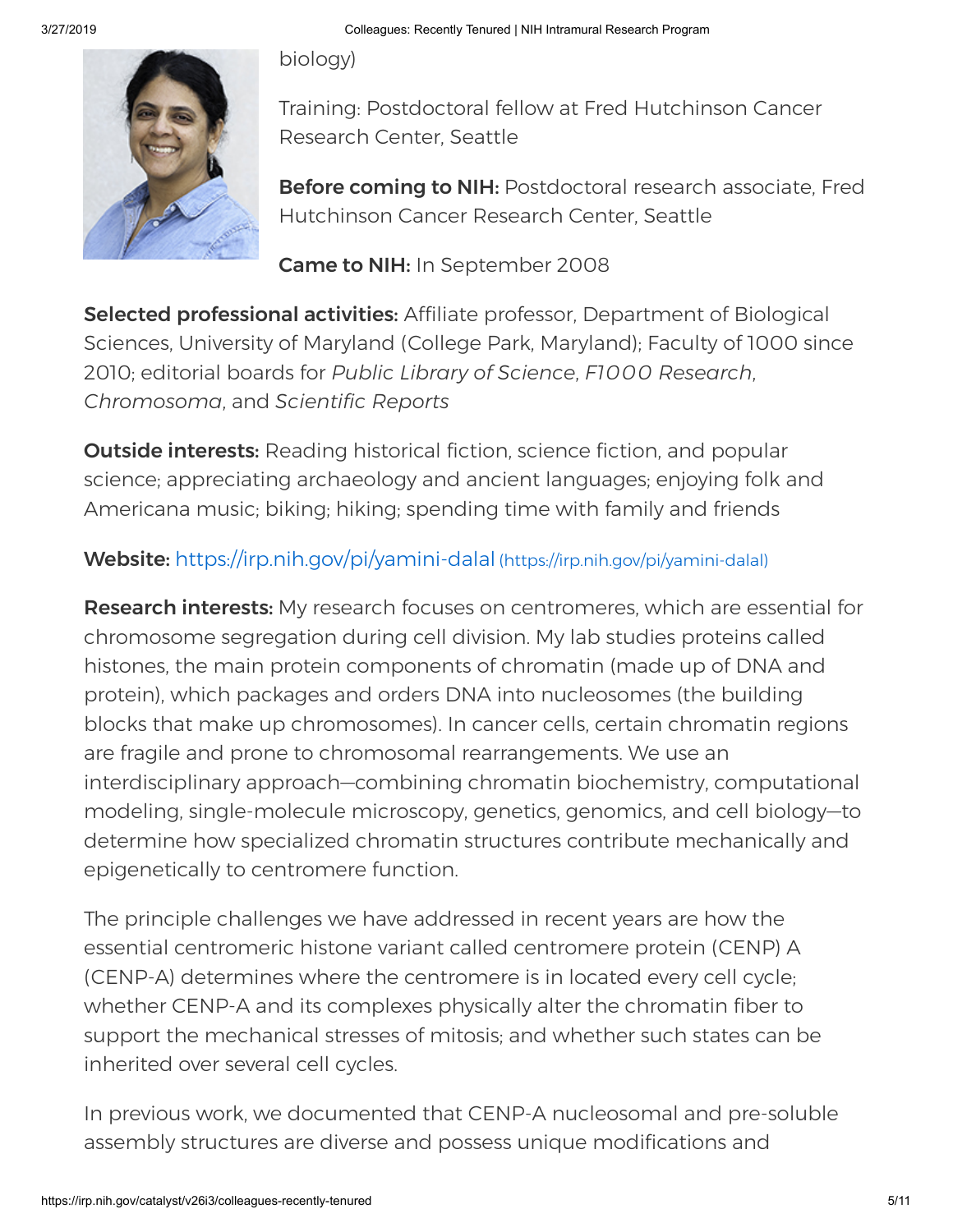dynamics that make them intrinsically distinct from histone H3 (one of the five main histones involved in chromatin structure).

In a recent breakthrough, we used an adaptation of a very-high-resolution microscopy technique, called atomic force microscopy, to make nanoscale elasticity measurements of CENP-A nucleosomes and compare them with nucleosomes that have different histone compositions. We found that CENP-A nucleosomes were surprisingly elastic, or "squishy," but adding kinetochore proteins made them rigid. (Kinetochores are where the microtubules attach during cell division.) Overexpression of CENP-C in human cells showed that a higher CENP-C/CENP-A ratio decreases the elasticity of the nucleosome and "closes" the chromatin fiber.

We speculate that the plasticity of CENP-A might be the key inherited feature conserved across the CENP-A of all species, and it is this feature that is uniquely recognized by centromere-binding proteins.

In our second project, we are focusing on the regulation and deposition of histone variants in normal and cancer cells. We were the first to report that in embryonic stem cells, naturally excess CENP-A is involved in chromatin repair and that error-free CENP-A assembly to human centromeres requires targeted and cell-cycle specific transcription.

We were also the first to demonstrate that in human colon-cancer cell lines and tumors, CENP-A invades transcriptionally coupled H3.3 (a histone variant that is structurally much like histone H3) pathways to deposit hybrid CENP-A:H3 nucleosomes at non-centromeric regions.

A significant question remains: How does non-centromeric CENP-A drive cancer progression? In recent work, we have shown that CENP-A can drive chromosome instability by seeding large fragile domains outside of native centromeres. We have proposed that targeting cancer-specific CENP-A misinteractions can potentially serve as a therapeutic target. To test these ideas, we have worked on H3.3 pathways that are invaded by CENP-A, and recently we developed high-precision computational-prediction approaches to block these interactions.

[RESEARCH SECTION WRITTEN BY MOHOR SENGUPTA, NEI]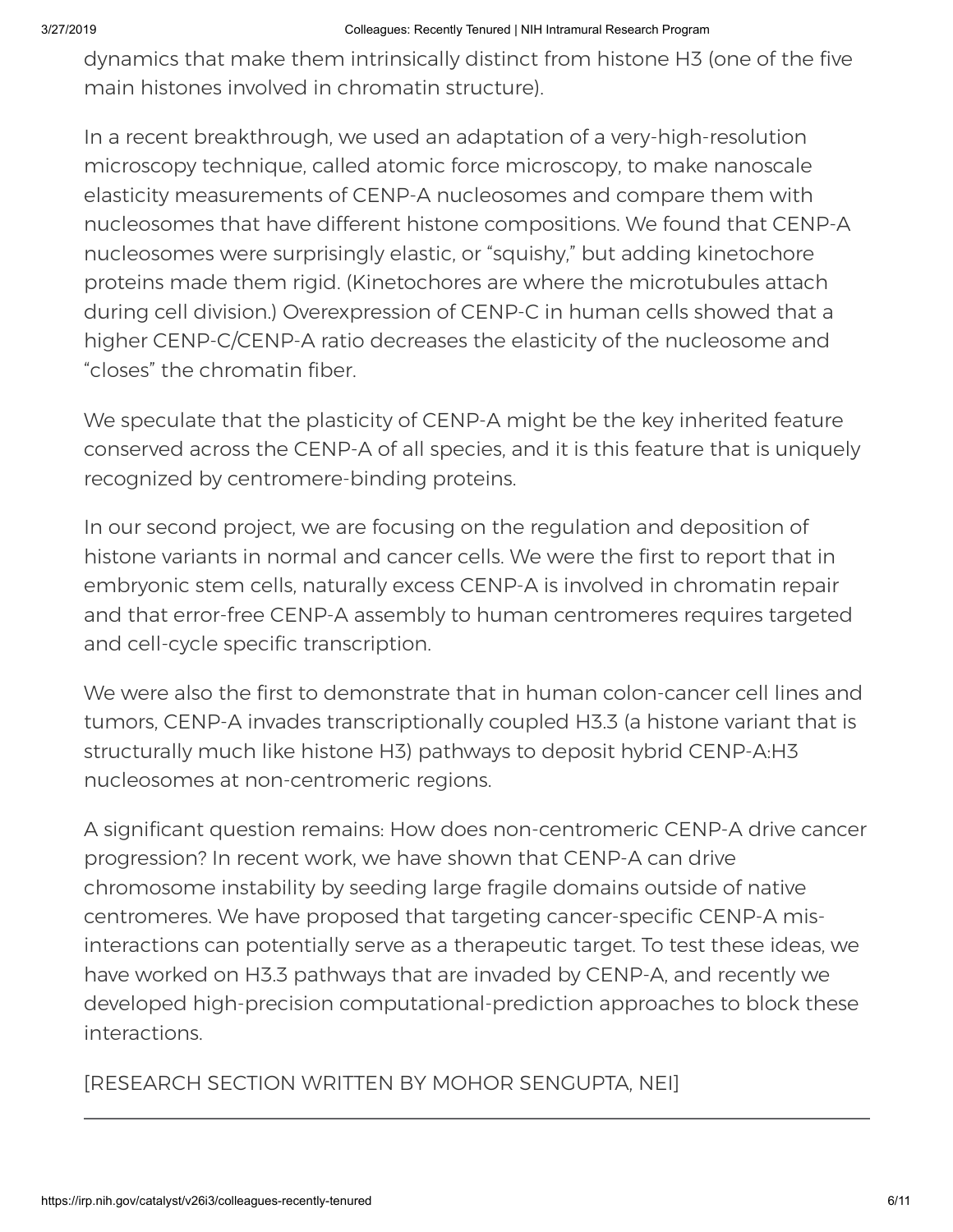I am the principal investigator of the B-WELL-Mom study (Breathe- Wellbeing, Environment, Lifestyle, and Lung Function (B-WELL-Mom) study. B-WELL-Mom examines changes in asthma symptoms and control of asthma over the course of pregnancy and during the postpartum period. The study also compares lung function and immune markers for asthmatic and non-asthmatic women in relation to air pollution, dietary antioxidants, and allergies. Our research 1) assesses whether atopy (predisposition to allergic hypersensitivity) status measured by total immunoglobulin E at the time a person enrolls in the study predicts variability in asthma control during pregnancy; 2) evaluates whether atopy status is associated with additional decrements in lung function and increased inflammation in pregnancy among women with asthma; 3) evaluates the impact of regulatory T-cell concentrations on asthma control variability during pregnancy; and 4) evaluates changes in lung function and inflammation in all women exposed to poor ambient air quality (traffic, commuting, and ambient measures) and potential mediation by dietary antioxidants.

## GWENYTH REID WALLEN, R.N., PH.D., CC

*Senior Investigator and Clinical Nurse Scientist; Chief Nurse Officer; and Chief of Nursing Research and Translational Science, NIH Clinical Center*



**Education:** University of Maryland, Baltimore (B.S.N. in nursing); Central Michigan University, Mt. Pleasant, Michigan (M.A. in management and supervision/business management); University of Maryland, College Park, Maryland (Ph.D. in public health/health education)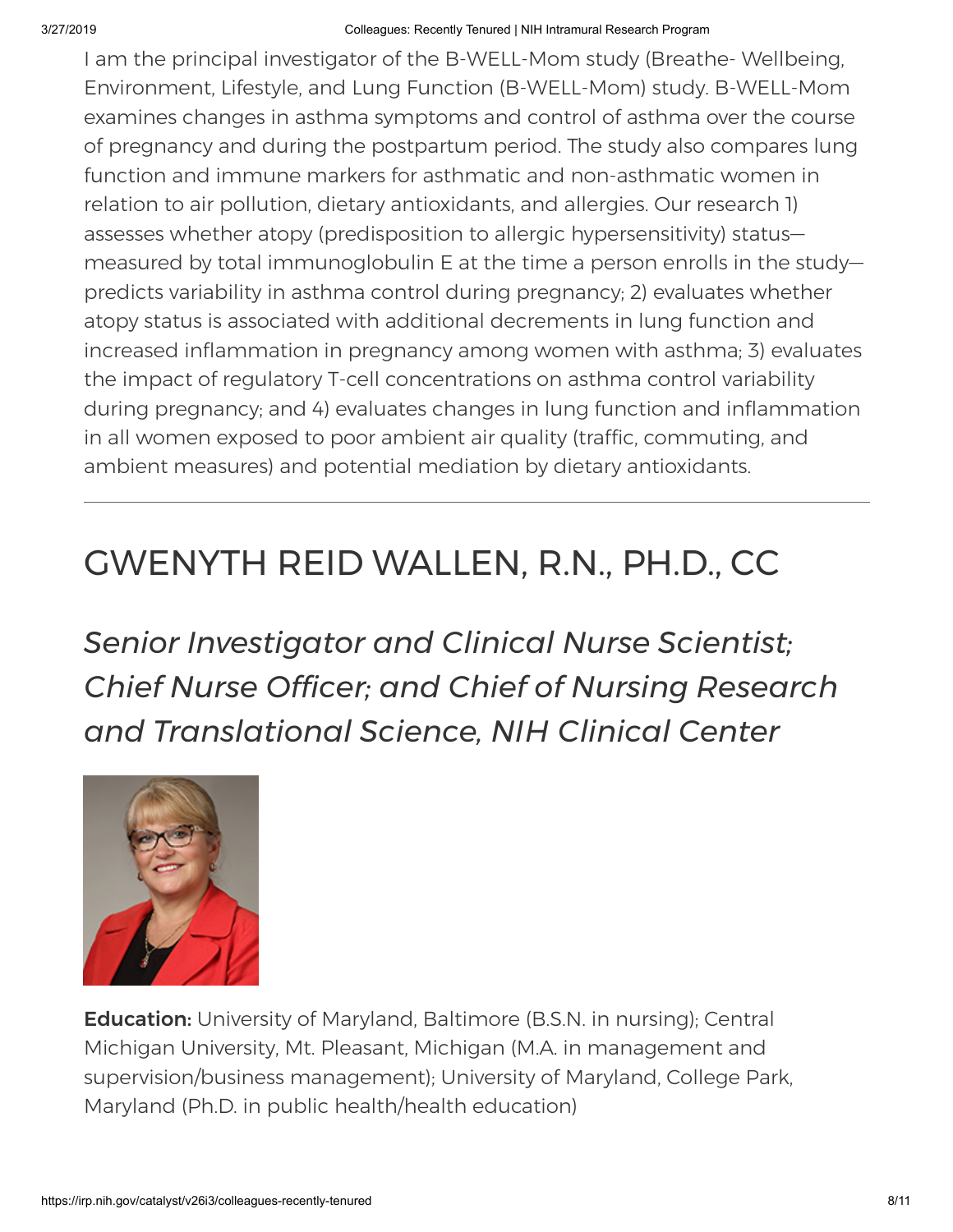**Training:** Postdoctoral research associate, Department of Family Studies, University of Maryland (College Park, Maryland); Bravewell Fellow in Integrative Medicine, University of Arizona (Tucson, Arizona)

**Before coming to NIH:** Clinical nurse specialist, Neonatology, Washington Hospital Center (Washington, D.C.)

Came to NIH: In 2001 as section chief, Office of Research and Outcomes Management, Nursing and Patient Care Services, NIH Clinical Center; chief of the Research and Practice Development Service, NIH CC (2005–2009); and chief, Nursing Research and Translational Science, NIH CC (2010 to present)

Selected professional activities: Adjunct associate professor, Behavioral and Community Health, University of Maryland, School of Public Health (College Park, Maryland); adjunct assistant professor, Graduate School of Nursing, Uniformed Services University of the Health Sciences (Bethesda, Maryland); reviewer for several journals; vice chair and member of the National Institute of Child Health and Human Development's institutional review board since 2001; collaborating with nursing colleagues in England and China to define the role of the nurse in clinical research as well as the role of the clinical nurse–scientist

**Outside interests:** Travelling; gardening; swimming; kayaking; boating; snorkeling

## Website:

[https://clinicalcenter.nih.gov/about/SeniorStaff/gwenyth\\_wallen.html](https://clinicalcenter.nih.gov/about/SeniorStaff/gwenyth_wallen.html) (https://clinica lcenter.nih.gov/about/SeniorStaff/gwenyth\_wallen.html)

**Research interests:** My clinical research focuses on health behaviors and health disparities—inequities in access to health-care services among minorities. My team and I are especially interested in the methodology and measurement in end-of-life care, integrative health, and vulnerable populations. We are testing the feasibility of health-behavior-change interventions that improve sleep quality, physical activity, and nutrition, particularly in patients with chronic diseases.

One of my earliest projects was with the NIH Clinical Center's Pain and Palliative Care Service, studying how to provide the best possible care to cancer patients at the end of life. I am interested in working further with **Ann Berger**, chief of the service, who plans to open the Clinical Center's very first Comfort Care Suite.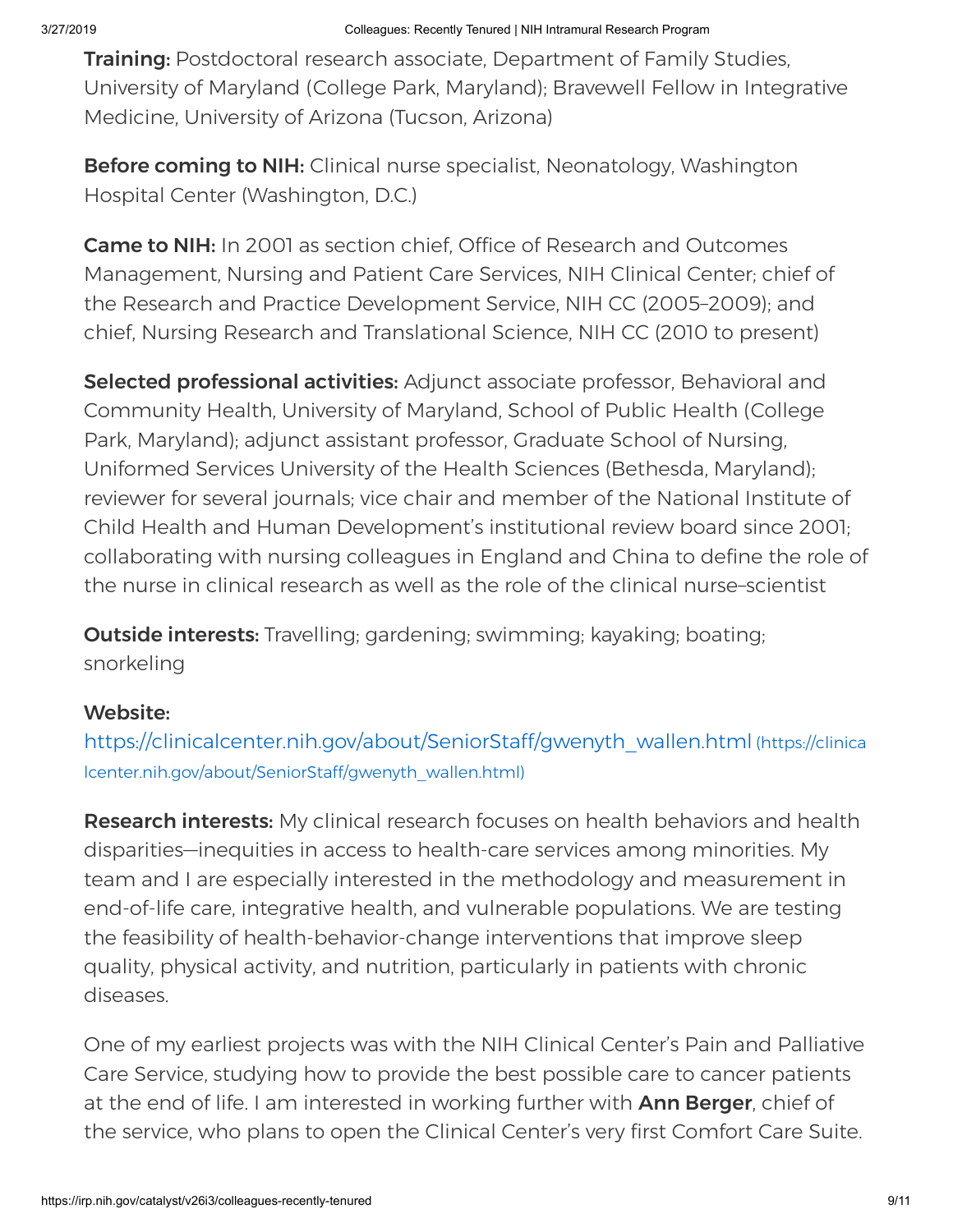In a collaborative study with National Institute of Arthritis and Musculoskeletal and Skin Disease researchers, I worked with an urban community clinic that helps people with arthritis, lupus, and other rheumatic diseases. We determined that, for Hispanic patients, involving family members and spouses in the plan of care could facilitate health promotion and chronic disease management. (*Clin Med Insights Arthritis Musculoskelet Disord* 7:21–26, 2014; DOI:10.4137/CMAMD.S13849 [\(https://www.ncbi.nlm.nih.gov/pmc/articles/PMC3972077/\)](https://www.ncbi.nlm.nih.gov/pmc/articles/PMC3972077/))

I have a strong collaboration with Tiffany Powell-Wiley at the National Heart, Lung, and Blood Institute. We are examining cardiovascular risk assessment in people from under-resourced communities. My expertise in qualitative and mixed-methods study designs provides a unique opportunity to understand the experience of at-risk individuals in their communities.

In a recently completed project, my team explored the effect of severe alcoholuse disorder (AUD) on sleep. AUDs are often accompanied by comorbid physiologic and psychosocial conditions such as anxiety, depression, posttraumatic stress disorder (PTSD), and sleep disturbances, which are associated with an increased risk of relapse to drinking after detoxification and rehabilitation.

In following up with patients who had undergone inpatient alcohol rehabilitation, we used a statistical method called latent class analysis (LCA) to see whether any group was at a higher risk of sleep disturbances. For example, we found that women with highest alcohol-withdrawal symptoms and sleep disturbances also had PTSD and higher levels of anxiety and depression. Our study showed that LCA may provide clinicians with insight into the integrative tailoring of interventions that meet the varied needs of individuals with AUDs, accompanying comorbidities, and sleep disturbances. (*Behav Sleep Med*, [DOI:10.1080/15402002.2018.1425867;](https://doi.org/10.1080/15402002.2018.1425867)

2018 (https://doi.org/10.1080/15402002.2018.1425867)).

I am also mentoring a postdoctoral fellow who is designing a collaborative study with the culinary medicine program of Tulane University (New Orleans) in which individuals are taught cooking skills and dietary practices based on the Mediterranean Diet. Evidence suggests that health behaviors improve when people participate in joint activities, such as cooking.

In addition to doing my own research, I am helping to provide more formalized fellowship opportunities for scientists from diverse backgrounds to enter and